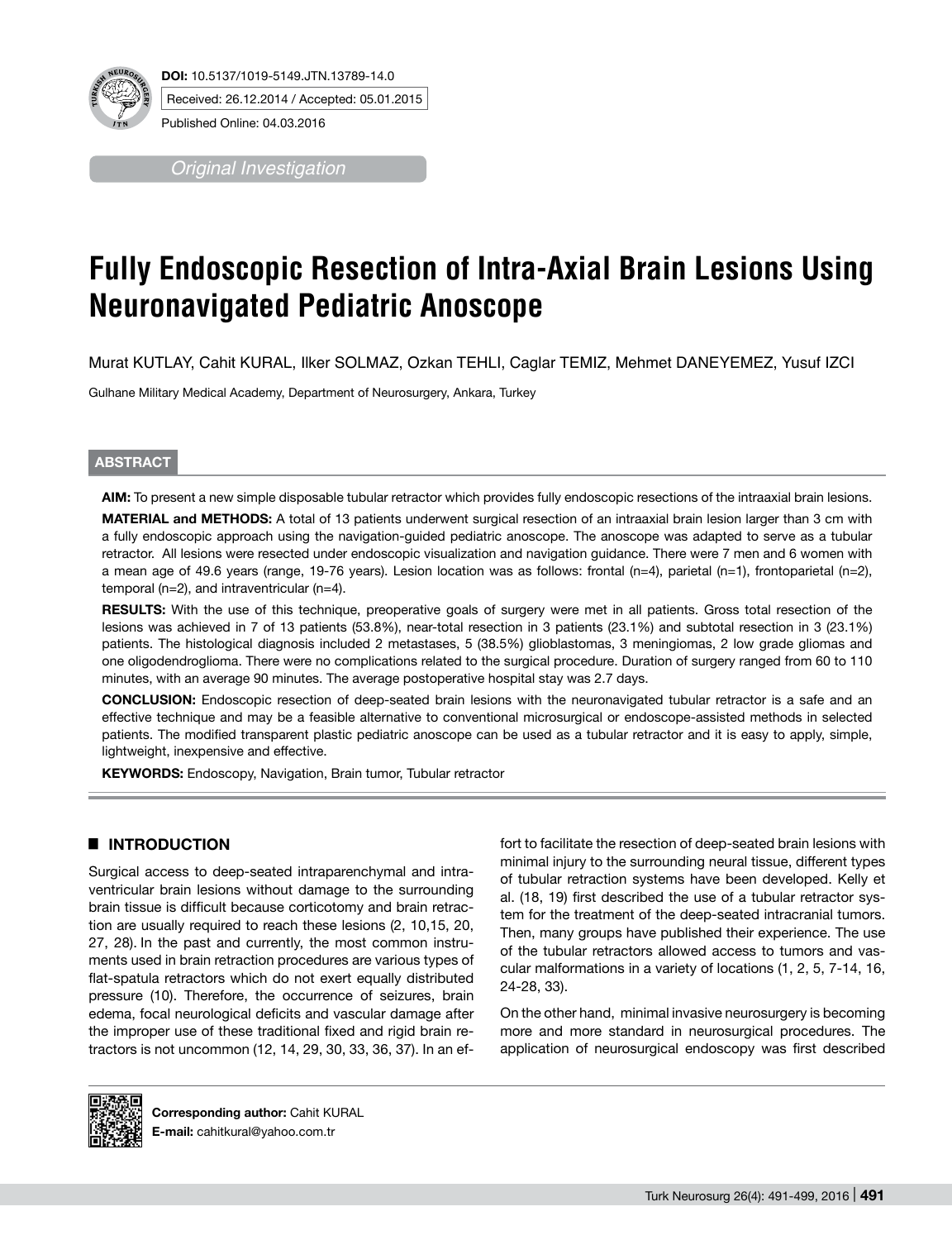by Apuzzo et al. in 1977 (3). Recently, neuroendoscopic procedures have been widely used for the treatment of various brain lesions, and its role in the management of intraventricular, and intracranial extra-axial (e.g. posterior fossa) and as well as skull base tumors is well established (6, 7, 9, 11, 13, 15, 17, 26, 35). Although the intraparenchymal space not provides natural medium for light dispersion, and the endoscopic view is not sufficient to remove tumors, the introduction of tubular retractor has enabled neurosurgeons to endoscopic approach deep-seated intra-axial lesions. Endoscopic visualization and removal of intra-axial brain tumors using stereotactic guidance was first described in 1980 (32). Over the years, the technique has been improved and several groups have shown that the endoscopic resection of deep brain lesion using tubular retractor may have some advantages over traditional craniotomy (1, 4, 10, 15,16, 20-25, 34). However, despite the success with the neuronavigationguided endoscopic approach, this technique never gained widespread acceptance.

Currently, different types of tubular retractor systems are available (8, 10, 15, 24, 27, 31, 33) but most of them have their own limitations. These limitations include; their need for frame- based or frameless stereotactic systems (not available in all neurosurgical centers), difficulties in combination with the navigation systems, their bulky and metallic or hard plastic nature (preventing visualization of surrounding tissue), difficulties in their surgical manipulations, and also their

fixation problems. Additionally, some of them have their unique setbacks and are very costly. Because of these limitations, widespread adoption of this surgical technique was limited.

In this report, we described a new tubular retractor which is easy to apply. To enable a more efficient use of an endoscope in removing intraparenchymal deep-seated lesions, a transparent pediatric anoscope was used as a tubular retractor. It was combined with frameless image guidance. We reported our institutional experience in 13 cases and discussed the advantages and limitations of this technique.

# █ **MATERIAL and METHODS**

#### **Patient Population**

We retrospectively reviewed our case series of intraparenchymal brain lesion treated with fully endoscopic surgery using navigation-guided tubular retractor. In our clinic, because the lesions smaller than 3 cm in diameter were resected with 'the endoport technique' described previously by Harris et al. (11), and Kassam et al. (16), only the lesions larger than 3 cm in diameter which were removed with the aid of the disposable pediatric were included. A total of 13 patients (7 female, 6 male) with intra-axial lesions were operated using this technique. Patient age ranged from 19 to 76 years (mean 49.6 years). The clinical, radiological and histological features of the patients are summarized in Table I.

**Table I:** The Demographic, Clinical, Radiological and Surgical Features of the Patients

| No           | Age/Sex | <b>Presentation</b>            | Location                                   | Lesion<br>size (mm) | <b>Extent of</b><br><b>Resection</b> | <b>Histological diagnosis</b> |
|--------------|---------|--------------------------------|--------------------------------------------|---------------------|--------------------------------------|-------------------------------|
| 1            | 28/M    | Seizures                       | LeftTemporal                               | 42                  | NT                                   | <b>LGG</b>                    |
| $\mathbf{2}$ | 76/F    | Headache                       | Intraventricular<br>(Right occipital horn) | 53                  | GT                                   | Meningioma                    |
| 3            | 37/M    | Right hemiparesis,<br>headache | Left Frontoparietal                        | 34                  | GT                                   | Glioblastoma                  |
| 4            | 44/M    | Headache                       | <b>Right Frontal</b>                       | 41                  | GT                                   | Metastatic carcinoma          |
| 5            | 45/F    | Headache, left hemiparesis     | <b>Right Frontal</b>                       | 33                  | <b>ST</b>                            | <b>LGG</b>                    |
| 6            | 19/M    | Seizures                       | Left Temporal                              | 47                  | <b>NT</b>                            | Oligodendroglioma             |
| 7            | 39/F    | Headache                       | Intraventricular<br>(Left occipital horn)  | 41                  | GT                                   | Meningioma                    |
| 8            | 68/F    | Headache                       | Intraventricular<br>(Left occipital horn)  | 37                  | GT                                   | Meningioma                    |
| 9            | 74/F    | Headache.<br>right hemiparesis | Left Frontoparietal                        | 65                  | <b>ST</b>                            | Glioblastoma                  |
| 10           | 69/M    | Headache, seizures             | <b>Right Frontal</b>                       | 54                  | NT                                   | Glioblastoma                  |
| 11           | 44/F    | Headache                       | Left Frontal                               | 46                  | GT                                   | Glioblastoma                  |
| 12           | 50/M    | Headache                       | <b>Right Parietal</b>                      | 41                  | GT                                   | Metastatic carcinoma          |
| 13           | 52/M    | Confusion                      | Left thalamus                              | 57                  | <b>ST</b>                            | Glioblastoma                  |

*GT: Gross Total resection, NT: Near-Total resection, ST: Subtotal resection, LGG: Low grade glioma.*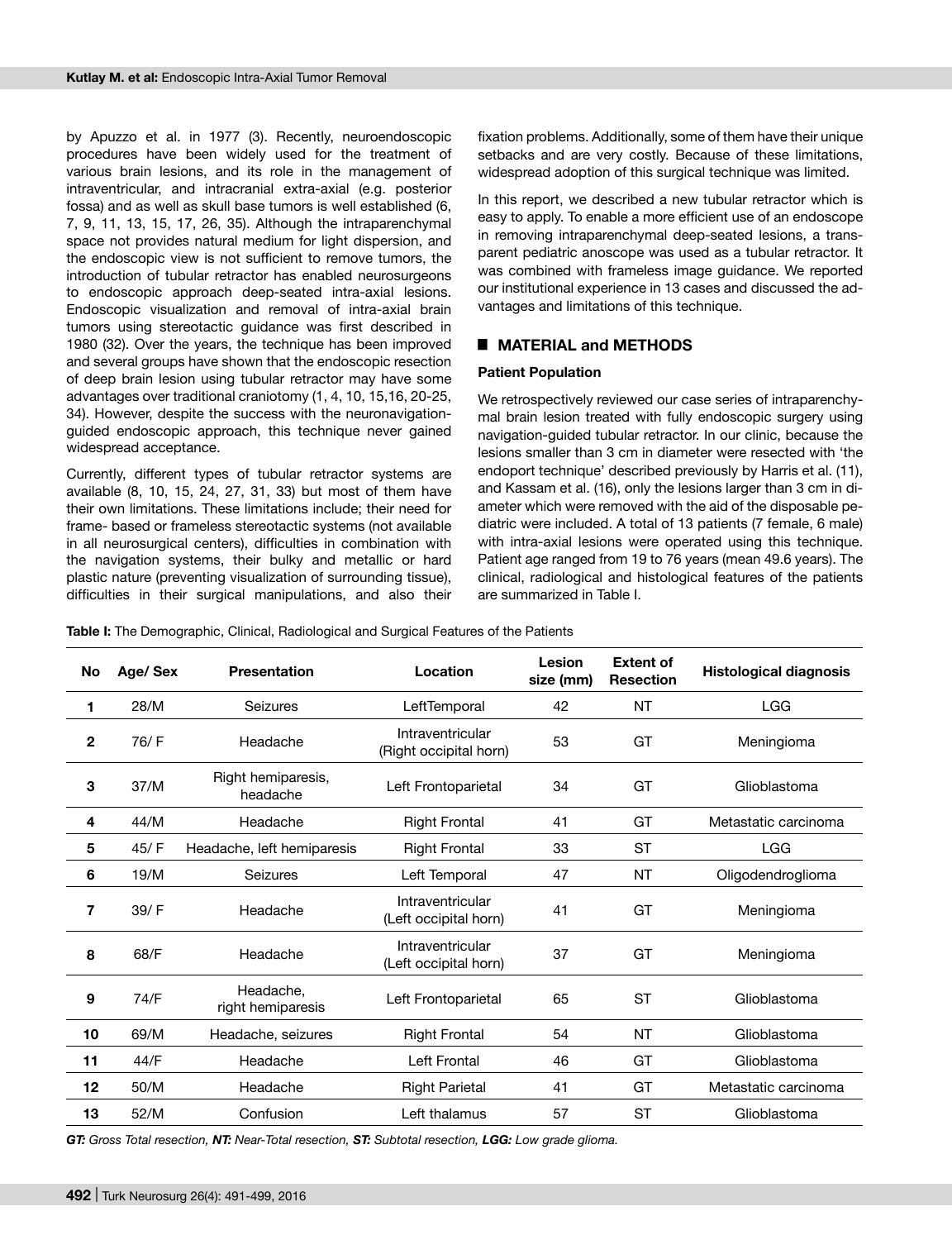

**Figure 1: A)** Picture of the pediatric anoscope (Ref. A. 4019. Sapimed S.p.A-Alessandria, Italy) used as the tubular retractor. **B)** It is composed of transparent plastic and it has an inner obturator. **C)** Photograph showing the obturator. To decrease the distance between the distal tips of the tube and the obturator, a plastic stopper (plastic piston obtained from a 20 ml plastic syringe) was placed at the end of the obturator.



**Figure 2:** Intraoperative photograph showing craniotomy of approximately 3 cm in diameter.

There were 10 intraparenchymal lesions while 3 were intraventricular. Intraparenchymal lesions were located in frontal lobe in 4 patients (30.8%), temporal lobe in 2 patients, frontoparietal region in 2 patients, parietal lobe in one patient and thalamus in one patient. Intraventricular lesions were in the left occipital horn in 2 patients and right occipital horn in one patient. Based on maximum diameter, the lesions varied in size from 33 to 65 mm (mean 45.5 mm).

The tubular retractor, which was used in this study, is a commercially available transparent plastic pediatric anoscope with an inner diameter of 18 mm. (Sapimed, S.p.A. Alessandria, Italy). It has an inner obturator that is longer than the retractor itself (Figure 1A-C). The lenght of the tube is 54 mm. To decrease the distance between the distal tips of the tube and the obturator, plastic stopper (plastic piston obtained from a 20 ml plastic syringe) was placed at the end of the obturator (Figure 1C).

#### **Surgical Technique**

Preoperatively, an image-guided fine-cut Magnetic resonance imaging (MRI) scan with intravenous contrast was obtained to identify the appropriate site of the craniotomy and a safe cortical entry. After induction of anesthesia, the head was fixed with a Mayfield 3 pins head holder and the head position was adapted to the tumor location and then registered with the navigation system (StealthStation®; Medtronic, Inc., USA). Once the safe entry point and the best trajectory into the tumor were established, a small lazy S-shaped scalp incision was made large enough to allow for a craniotomy of approximately 3 cm in diameter (Figure 2). Following a small craniotomy, the dura was opened in a cruciate fashion. The corticotomy was made roughly equal to the diameter of the retractor tube. If possible, transsulcal approach was selected. After performing the corticotomy, the pediatric anoscope containing the obturator and the navigation probe inserted along with the lumen of the obturator was advanced slowly together into the brain along the desired trajectory with intermittent stereotactic feedback to ensure appropriate placement. The process of cannulation and the typical intraoperative view are demonstrated in Figures 3A-C. The goal of cannulation was to arrive at approximately 1/3 the depth of the tumor (if resistance was not encountered). However, the cannulation was typically targeted just passed the ependymal surface for ventricular lesions. Once the target point has been reached,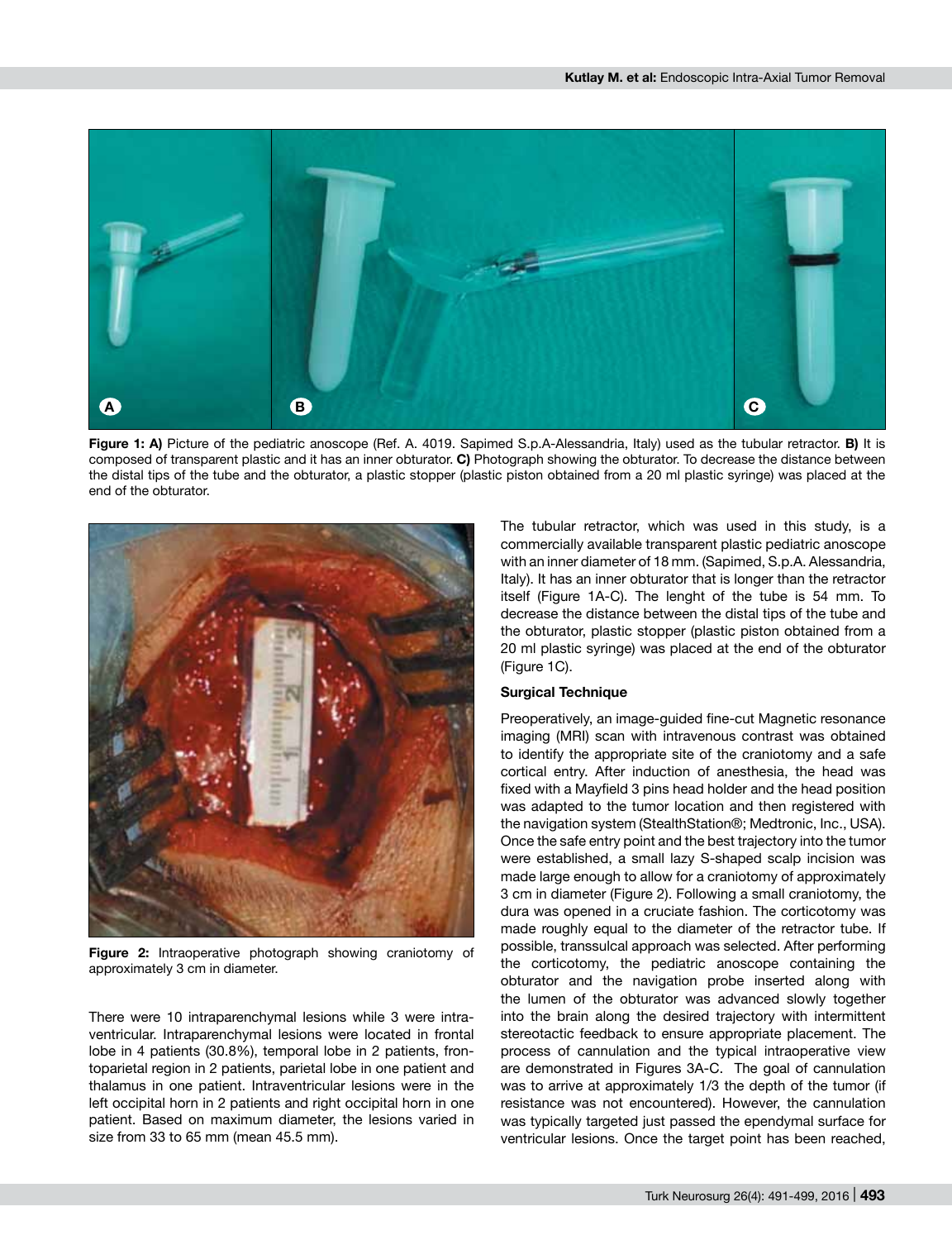the navigation probe and the introducer were removed together leaving the plastic tube in place. From this instance, an operative assistant was responsible for the manual control of the tubular retractor. A 30 cm long and 4 mm in diameter endoscope (Karl Storz, Inc., Tuttlingen, Germany) was then inserted through the working channel and it was held by the same assisting surgeon. Resection is performed using bimanual microsurgical techniques and various microsurgical instruments including an ultrasonic aspirator probe (Figure 3C). Firstly, a significant internal tumor debulking was performed and then as debulking proceeded, the direction of the retractor was adjusted multiple times to visualize the remnants and the margins of the lesion. After achieving the desired resection of the lesion, meticulous hemostasis was provided in the tumor bed. Because of the transparent nature of the retractor, the bleeding points in the surrounding brain parenchyma could be easily visualized and controlled while the tubular retractor was gradually withdrawn. The dura was then closed in watertight fashion, with or without a dural greft. The bone flap and skin were closed in a standard fashion.

Postoperative computed tomography (CT) scans were routinely obtained in all our patients on the first postoperative day, and subsequent scans were performed when needed. MRI scan with and without intravenous contrast was also obtained within 2 days after surgery to evaluate the extent of resection. By comparing preoperative MRI scans with early postoperative scans obtained within 48 h of surgery, gross-total resection was defined as no evidence of residual enhancement (Figure 4A-F), near-total resection was defined as removal of 95% or more of the lesions (Figure 5A-F), and subtotal resection was defined as removal of less than 95%

(7, 16). According to our clinical protocol MRI scan was performed regularly 3, 6, and 12 months after surgery in the first year, every 6 months for the next year, then annually.

## █ **RESULTS**

With the use of this simple, inexpensive transparent pediatric anoscope as a tubular retractor under the navigation guidance, targeted lesions were successfully approached and the preoperative goals of surgery were met in all patients. Table I summarizes the histological diagnosis and extent of resection for 13 patients. This tubular retractor may accommodate a 4-mm rigid endoscope and two microsurgical instruments while permitting the use of standard microsurgical techniques through minimally invasive craniotomies. This surgical technique is performed by two surgeons skilled in endoscopic surgery, and minimizes the scalp incision associated with small craniotomy size. Because the tubular retractor is handheld throughout the surgery, the scope and tube angles could be adjusted multiple times in order to facilitate dynamic lesion visualization. This strategy allowed for bimanual manipulation of the tumor and facilitated removal of lesions much larger than diameter of the tube itself.

The histological diagnosis were as follows; 2 metastases, 5 glioblastomas, 3 meningiomas, 2 low-grade gliomas and one oligodendroglioma. With regards to extent of resection, gross total radiographic resection of the lesions was achieved in 7 of 13 patients (53.8%), near-total resection was achieved in 3 of 13 patients (23.1%). This means that effective resection of lesions could be achieved in 10 of 13 (76.9%) cases using the endoscope and the simple tubular retractor, through small



**Figure 3: A)** Photograph demonstrating the pediatric anoscope containing the obturator and the navigation probe inserted along with the lumen of the obturator. **B)** Intraoperative photograph showing insertion of the tubular retractor under image guidance until the target is reached. **C)** Intraoperative photograph showing the simultaneous use of bipolar forceps and suction through the tubular retractor during tumor excision.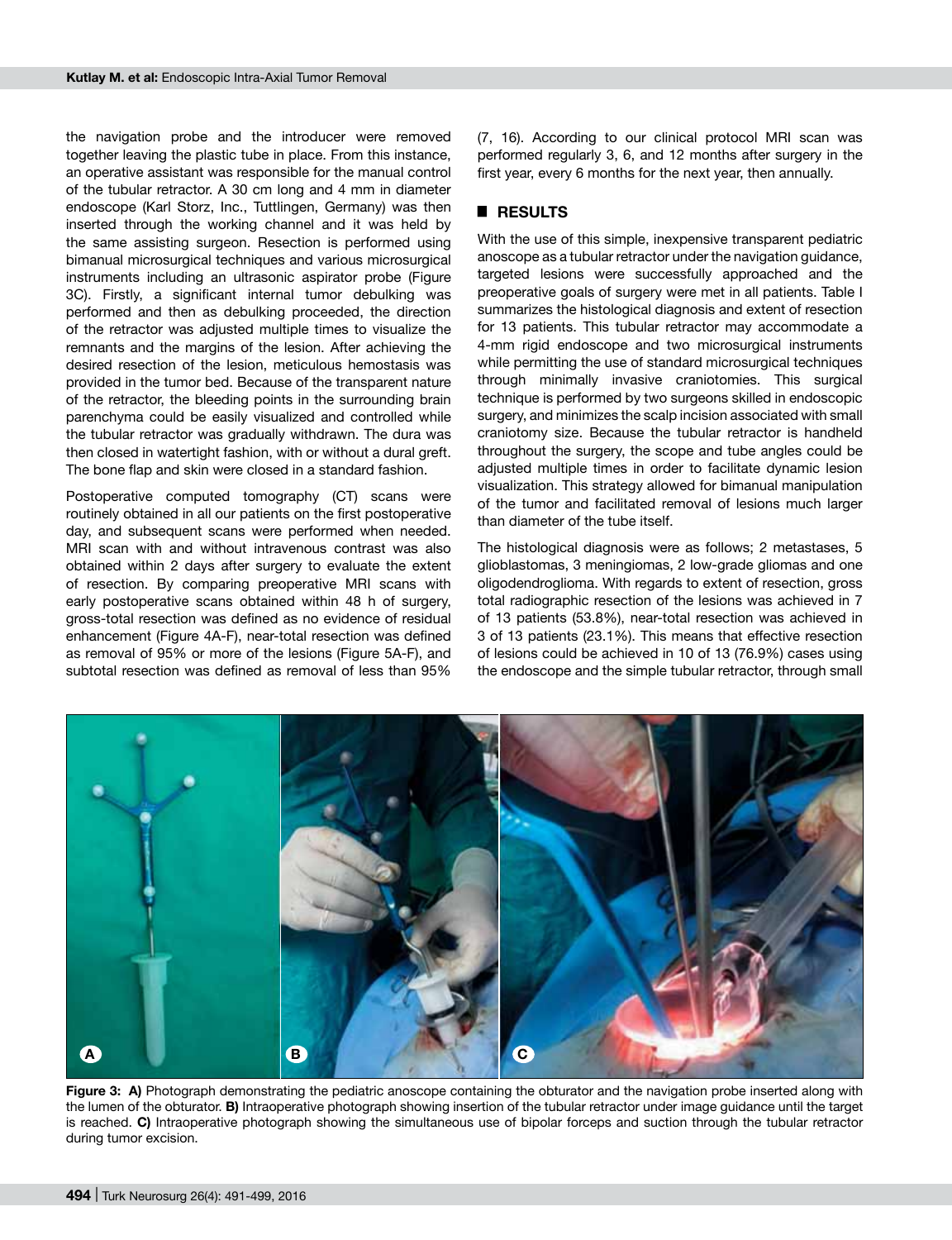

**Figure 4:** Preoperative T1-weighted axial **(A)**, sagittal **(B)** and coronal **(C)** magnetic resonance imaging of the patient with left intraventricular mass lesion. The tumor was totally removed using endoscopic transcortical approach. The histological diagnosis was meningioma. Postoperative T1-weighted axial **(D)**, sagittal **(E)** and coronal **(F)** magnetic resonance images confirm the total removal of tumor.



**Figure 5:** Preoperative T1-weighted axial **(A)**, coronal **(B)** and sagittal **(C)** magnetic resonance imaging of the patient with right parietal intraparenchymal mass lesion. The tumor was removed using endoscopic transcortical approach. The histological diagnosis was metastatic carcinoma. Postoperative T1-weighted axial **(D)**, coronal **(E)** and sagittal **(F)** magnetic resonance images confirm the neartotal removal of tumor. The peritumoral edema was also improved after surgery.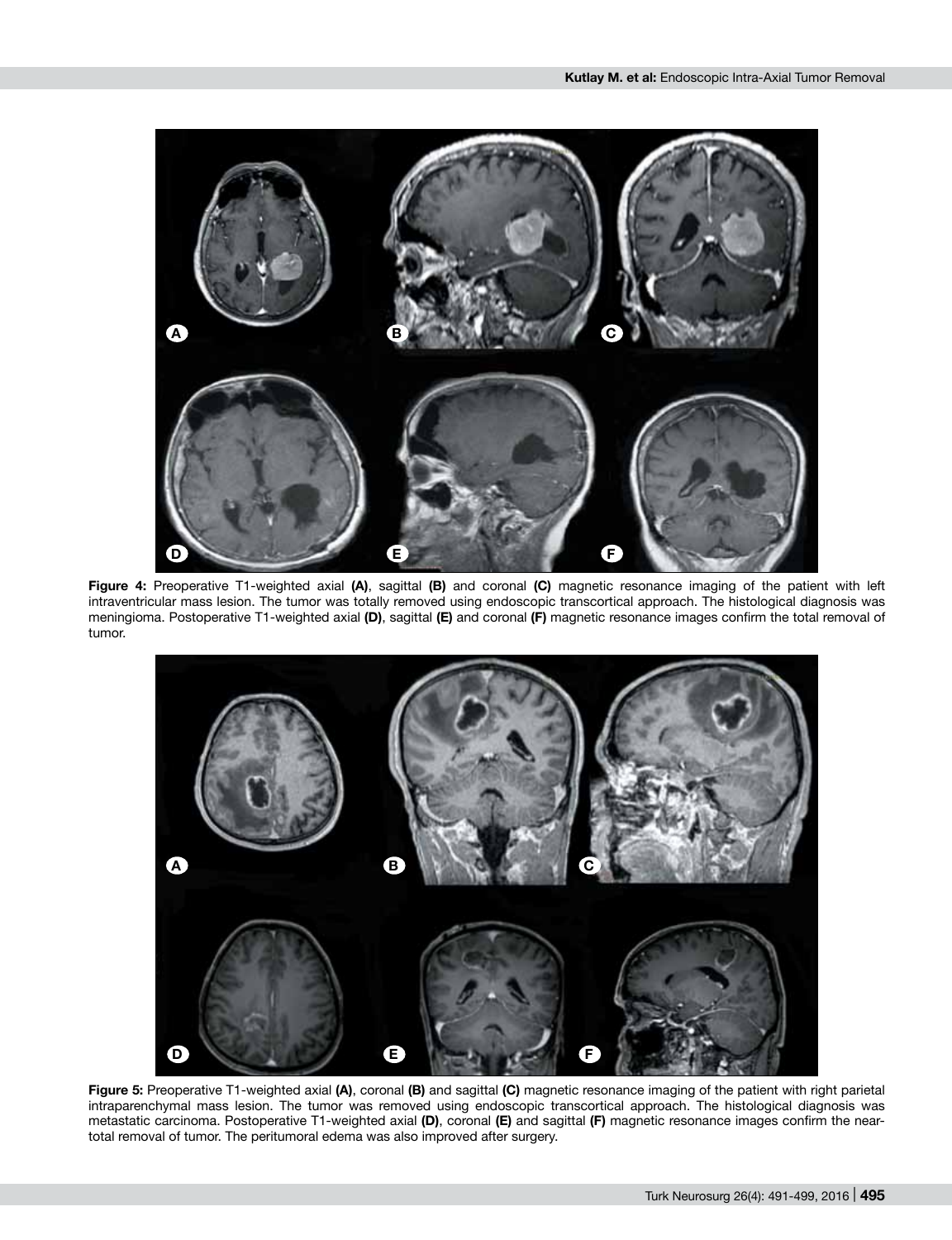size craniotomy window and small cortical incision. Subtotal removal was achieved in 3 (23.1%) patients. For those patients, the decision was made to avoid total resection of the lesion due to involvement of eloquent areas. Duration of surgery ranged from 60 to 110 minutes, with an average 90 minutes.

There were no complications directly caused by the use of the endoscope or the tubular retractor. None of the patients demonstrated new neurological deficits or other postoperative complications such as hematomas in the surgical field, seizures, CSF leaks and also no hematomas were observed along the retractor tract on postoperative imaging.

Most patients are discharged home on postoperative day 2 or 3. The average postoperative hospital stay was 2,7 days at which point the patient was discharged in stable neurological status. Follow-up intervals varied from 3 months to 24 months (median 5 months).

#### █ **DISCUSSION**

Deep-seated brain lesions such as intraventricular and intraparenchymal pathologies have traditionally been removed under direct microscopic visualization that utilize retraction of deep white matter to maintain a long passage traversing through surrounding white matter. However, the improper use of traditional flat retractors and a long-duration brain retraction can cause some complications such as seizures, focal neurologic deficits, vascular damage, cerebral swelling, and cognitive impairment (14, 29, 30, 33, 37). The incidence of brain retraction injury varies from 5% to 10% (12, 30, 36, 37).

With the use of such retractors, which do not exert equally distributed pressure, overly aggressive brain-retraction can cause significant damage to the surrounding brain tissue. Injury is often a result of direct pressure and local ischemia (30, 37). The stress created by retractor blades on the surrounding brain tissue, causes an increases of local cerebral tissue pressure and a decrease of regional cerebral blood flow (33, 36). Rosenorn et al. (29, 30) have documented a considerable reduction in regional cerebral blood flow with a retraction pressure of 25-30 mmHg, the threshold at which tissue infarction occurs.

In an effort to avoid these retraction-related complications*,*  the concept of a tubular retraction system was introduced in the late 1980s (18). Kelly et al. (18, 19) first described the use of a tubular system for stereotactic resection of intracranial tumors. A similar device was later introduced by Otsuki et al. (25), and then by Ross (31) and by Barlas and Karadereler (5) for use with a Leksell frame. In 2005, the neuroendoport system was originally applied by Harris et al. (11), to approach intraventricular tumors. This technique was a modification of the 'vinyl tube technique' previously described by Jho and Alfieri (13). In 2008, Greenfield et al. (10) have described the use of the METRx® tubular retractor system, (Medtronic Inc, Memphis, TN, USA) designed specifically for spinal surgery, for the microsurgical resection of ten deep intracranial lesions guided by a frameless navigation device. The ViewSite® tubular brain retractor (Vycor, Inc.NY, USA) designed

specifically for intracranial surgery is one of the another commercially available transparent tubular retractor system. The efficacy and safety of this tubular retractor system were documented by several study groups (12, 27, 28).

Afterwards, many kinds of tubular retractors have been also developed for use with frameless stereotactic navigation systems (10, 14, 15, 24). Although the majority of these operations were performed under direct microscopic visualization, in the last years the minimally invasive techniques were increasingly dominated by endoscopy. The use of endoscopy in the management of various intraventricular, extra-axial and also skull base lesions is now a widely accepted therapeutic option (1, 6-9, 11, 13, 26, 35). Additionally, the advent of endoport or tubular retractor systems has also facilitated the biopsy or removal of deep-seated intraparenchymal lesions in an endoscopically controlled fashion. Although endoscopic visualization and removal of intraaxial brain tumors using stereotactic guidance was first described in 1980 (32), this area has continued to expand slowly. In 2008, Akai et al. (1), used a transparent tubular retractor to endoscopic resection of intrinsic brain tumors from 3 patients.

One year later, Kassam et al. (16) also reported their complication-free results after completely endoscopic resection of 21 deep-seated intra-axial lesions with the use of a nonfixed transparent conduit. Recently, several groups have reported their experience with this technique in the management of deeper intracranial lesions (2,15,16, 20-23, 25, 34). Review of the related literature has shown that tubular retractors seem to have some advantages over the conventional retractors (8, 10, 30, 33). They distribute pressure equally in order to minimize injury (2, 10, 11, 15, 19, 20, 24). While the tubular sheath distributes the retraction forces evenly over the entire surface of the sheath, conventional spatula retractors localize pressure at the point of contact with brain parenchyma (10,11, 20, 28). Therefore the low retracting pressure around a tubular retractor is not likely to be as disruptive as is the pressure in conventional flat-bladed retractors (24). In the study by Ogura et al. (24) the brain retraction pressure was <10 mmHg with the use of a tubular retractor. It has also been documented radiologically (based on T2 / FLAIR and diffusion restriction/ apparent diffusion coefficient signals, MRI based) that the tubular retractor systems place minimal stress on the surrounding parenchyma (10, 27, 28) Greenfield at al. (10) have shown that postoperative edema, as judged by the FLAIR sequence on MRI, was not worse than preoperative imaging in any patient.

In addition to these advantages of the tubular retractors, endoscopic surgery has also some advantages over conventional surgery performed under direct microscopic visualization. Endoscopic surgical views are wider (panoramic) and more detailed than microscopic views. It provides superior magnification and illumination which is helpful to differentiate between normal tissue and residual tumor (1, 14, 15). Since microscopes provide an image along a linear corridor, the angle of surgical view can be adjusted only to a certain extent which may be lead to a limitation when visualizing deep structures along a long surgical corridor (4, 23, 34). Contrary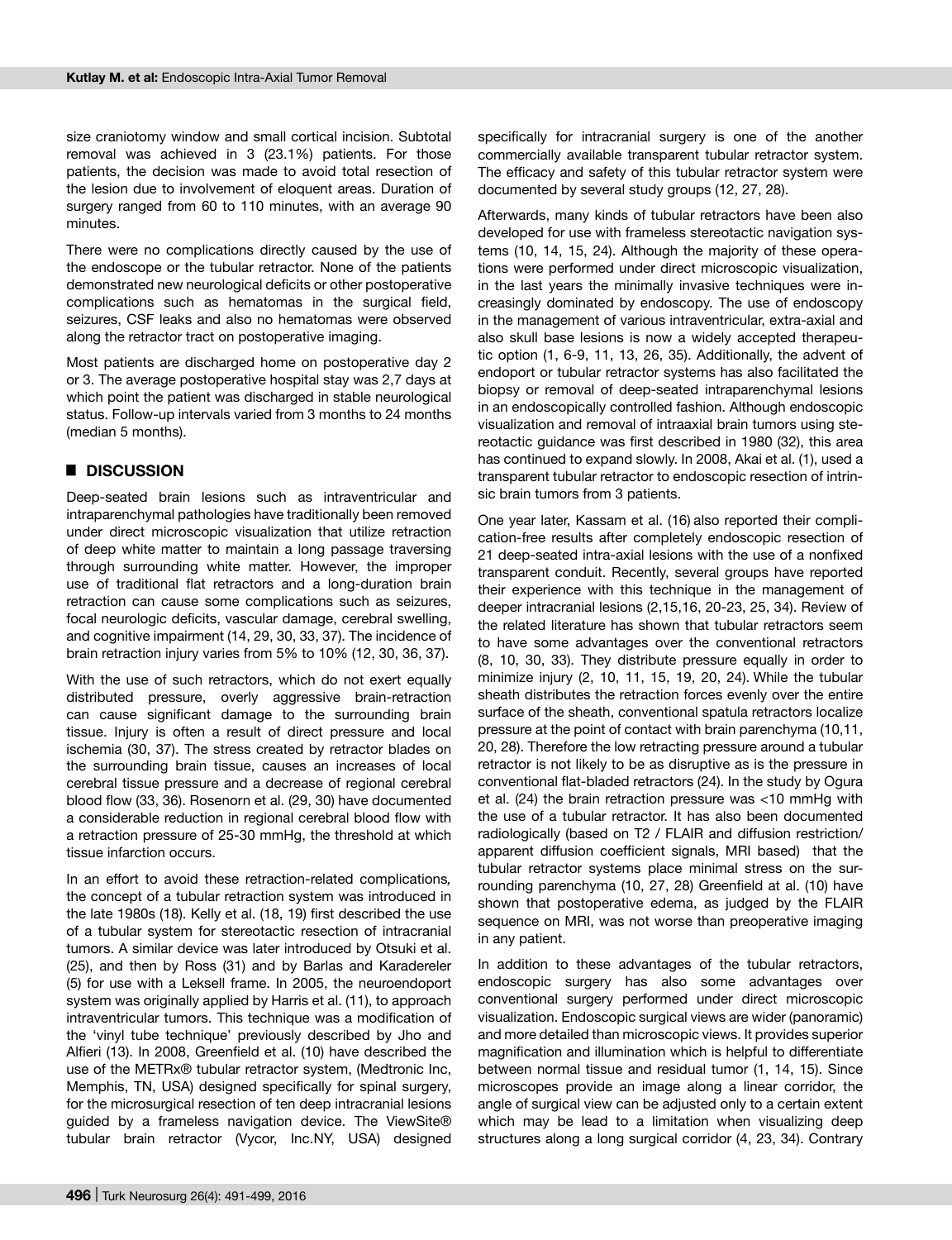to this, the endoscope can be used to work within the cavity, allowing visualization of structures around surgical corners and through small openings (4, 34, 35). However, the use of the endoscope in conjunction with tubular retractors for the biopsy and resection of selected deep-seated lesions has not become widely practiced mainly due to some problems related to the technical aspect of tubular retractors. Most tubular retractors have their own limitations including the inability to use without frame-based or frameless stereotactic systems (not available in all neurosurgical centers), lack of transparency of the retractor walls because of their bulky and metallic or hard plastic nature, uncontrollable enlargement of the surgical corridor, the limited maneuverability, prolonged installation time, difficulties in their surgical manipulations, and fixation problems, their high-priced (5, 7-12, 15, 21-25, 27, 33).

In the endoscopic resection of deep-seated brain lesion, use of the tubular retractor combined with the neuronavigation system is essential (1, 11, 16, 22, 24, 31). Using the tubular retractor along with the navigation probe enables the surgeon to effectively target smaller and deeper lesions via minimally invasive corridors (1, 16, 22) but this combination may be cumbersome for some of the tubular systems. The combination of the tubular retractor system with the intraoperative navigation system offers several surgical benefits, which include small scalp incision, mini-craniotomy with limited dural and brain exposure, less blood loss, short surgical time, minimal postoperative analgesic requirement, and reduced hospital length of stay (1, 2, 7, 9, 10,16, 22). Our simple and inexpensive tubular retractor, a modified pediatric anoscope was easily and successfully combined with frameless image guidance. All lesions were accessible surgically and all surgical goals could be achieved.

The other drawback of tubular retractors is the fixation problem. Many of the tubular retractor systems need to be secured (2, 16, 17, 24, 30, 34). During the operation, the working cannula is secured to the scalp to prevent its migration into the brain and also held in position using a conventional neurosurgical selfretractor system such as the Greenberg or Leyla bar systems. Moreover, some of them need their unique setbacks for their fixations (2, 10, 11, 15, 20, 23, 27, 28). When repositioning is necessary, the retractor has to be loosened and redirected, which is a time-consuming procedure. This kind of fixation also hampers maneuverability of the cannula. However, its well-known that endoscopic surgery proceeds as a dynamic process, with multiple adjustments of the port trajectory to facilitate resection (16, 23, 33). Our tubular retractor is free and does not require any rigid holder. An operative assistant is needed to maintain the trajectory of the port and also steer the port. With the aid of this handle, the endoscopic view can be changed many times throughout the operation to facilitate dynamic resection, and this practice avoids time wastage in repositioning. The manual control allows dynamic mobilization of the working cannula with the endoscopic port in any plane during the procedure facilitates removal of lesions much larger than cannula itself. In this study, with the aid of dynamic mobilization of the cannula, tumors much larger than 3 cm in diameter could be resected safely. Additionally, tube's funnelshaped entry acting as a shield is another advantage of this simple retractor. During the operation, this shield protected the brain surface and vessels against iatrogenic injuries caused by endoscope and instruments being passed in and out of the corridor.

Transparency is very important for a tubular retractor. Some of them are made of metal or plastic with opaque wallshindering visualization of surrounding tissue (5, 8, 10, 18, 19, 25). Additionally, metallic tubes can also conduct electricity. On the other hand, some of the transparent tubes are very soft and malleable. Thus, with the use of these soft retractors, maintenance of the surgical corridor can be challenging and also there may be some additional problems include difficulty in inserting into the brain and the need for additional retractors-fixation systems to hold the retractor in place (5, 10, 13, 15, 24, 25, 28, 33). Conversely, our retractor tube is lightweight and also provides transparent view of surrounding brain, hence early detection of contusions or bleeding in the surrounding brain is possible. Because of its plastic nature, electrical transmission is not possible, and at the same time it has enough sturdiness to maintain the surgical corridor. In our small series of adult patients, the use of a pediatric anoscope as a tubular retractor facilitated our surgical approach. Thirteen patients with intra-axial lesions larger than 3 cm in diameter were operated by this method with no new neurologic deficits. There were also no complications directly caused by the use of the endoscope and the tubular retractor. Patients' quick recovery, minimal postoperative discomfort, and short hospital stays have been observed. The results are comparable to what has been reported in the related literature (2, 11, 15, 16, 20, 34). This simple pediatric anoscope provides non fixed and easily tiltable retraction, and allows bimanual use of surgical instruments so that tumor can be easily resected using standard microsurgical techniques. Furthermore, unlike other commercially available systems which are expensive, our simple retractor is cheap, and available in most institutions or hospitals. The convertibility is an another advantage of this technique. The procedure can be easily converted to a standard microsurgical approach. One can switch to microscopic surgery and the rest of the operation can be performed under microscopic visualization, if needed. However, the procedure was not converted to a standard microsurgical approach in any of the patients in our series.

Finally, the results of this series should be interpreted with caution. The aim of this study was not to convince neurosurgeons that all intra-axial lesions can be treated with the endoscopic surgery. In the management of patients with deep-seated brain lesions, multiple approaches are available. We do not suggest that any of these resections required tubular retractors, only that this technology may be of use in select patients. It should be kept in mind that choosing the correct patient is essential for success and the endoportguided endoscopic surgery would not always be less invasive than the technique of a skilled neurosurgeon who uses the brain retractor effectively and safely.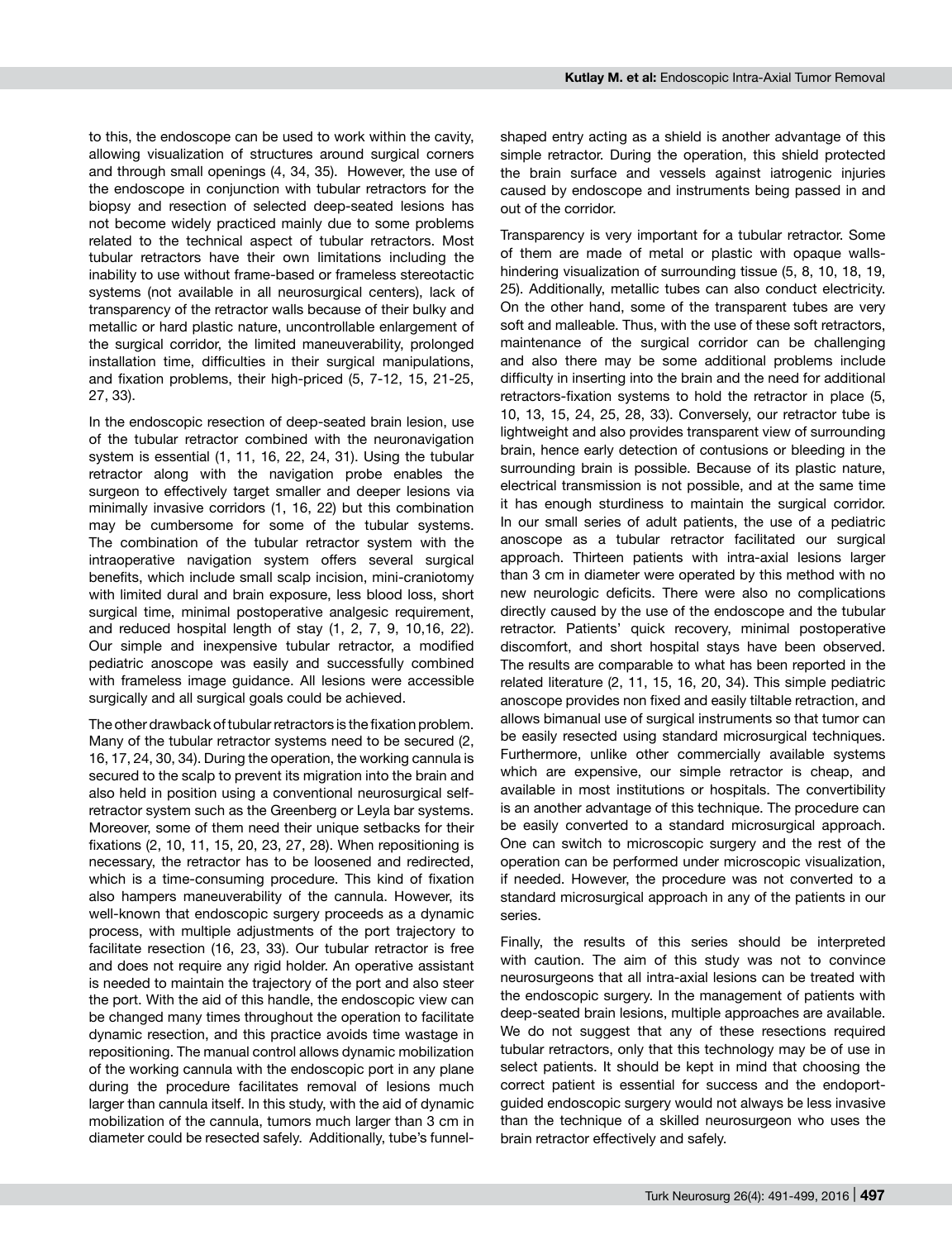# █ **CONCLUSION**

The results in the present series suggest that endoscopic surgery using a transparent tubular retractor guided by a neuronavigation system facilitates the removal of deep-seated brain lesions. The pediatric anoscope used in our patients provides non fixed and easily tiltable retraction during the surgey. With the aid of dynamic mobilization of this simple retractor, tumors much larger than the tube can be effectively removed. This endoscopic approach may be a feasible alternative for brain tumor resections in selected cases, especially deep-seated large lesions

# █ **REFERENCES**

- 1. Akai T, Shiraga S, Sasagawa Y, Okamoto K, Tachibana O, Lizuka H: Intra-parenchymal tumor biopsy using neuroendoscopy with navigation. Minim Invasive Neurosurg 51: 83-86, 2008
- 2. Almenawer SA, Crevier L, Naresh M, Kassam A, Reddy K: Minimal access to deep intracranial lesions using a serial dilatation technique. Neurosurg Rev 36(2):321-329; discussion 329-330,2013
- 3. Apuzzo MLJ, Heifetz MD, Weiss MH, Kurze T: Neurosurgical endoscopy using the side-viewing telescope: Technical note. J Neurosurg 46: 398-400,1977
- 4. Badie B, Brooks N, Souweidane MM: Endoscopic and minimally invasive microsurgical approaches for treating brain tumor patients. J Neuro-Oncology 69: 209-219, 2004
- 5. Barlas O, Karadereler S: Stereotactically guided microsurgical removal of colloid cysts. Acta Neurochir (Wien) 146(11):1119- 1204, 2004
- 6. Cappabianca P, Cavallo LM, Colao A, Del Basso de Caro M, Esposito F, Cirillo S, Lombardi G, de Divitiis E: Endoscopic endonasal transsphenoidal approach: Outcome analysis of 100 consecutive procedures. Minim Invasive Neurosurg 45: 193-200, 2002
- 7. Engh JA, Lunsford LD, Amin DV, Ochalski PG, Fernandez-Miranda J, Prevedello DM, Kassam AB: Stereotactically guided endoscopic port surgery for intraventricular tumor and colloid cyst resection. Neurosurgery 67(3):198-205, 2010
- 8. Fahim DK, Relyea K, Nayar VV, Fox BD, Whitehead WE, Curry DJ, Luersen TG, Jea A: Transtubular microendoscopic approach for resection of a choroidal arteriovenous malformation J Neurosurg Pediatr 3(2):101-104,2009
- 9. Fries G, Perneczky A: Endoscope-assisted brain surgery: Part 2-analysis of 380 procedures. Neurosurgery 42: 226-231,1998
- 10. Greenfield JP, Cobb WS, Tsouris AJ, Schwartz TH: Stereotactic minimally invasive tubular retractor system for deep brain lesions. Neurosurgery 63(4):334-340,2008
- 11. Harris AE, Hadjipanayis CG, Lunsford LD, Lunsford AK, Kassam AB: Microsurgical removal of intraventricular lesions using endoscopic visualization and stereotactic guidance. Neurosurgery 56(1):125-132, 2005
- 12. Herrera SR, Shin JH, Chan M, Kouloumberis P, Goellner E, Slavin KV: Use of transparent plastic tubular retractor in surgery for deep brain lesions: A case series. Surg Technol Int 19:47-50,2010
- 13. Jho HD, Alfieri A: Endoscopic removal of third ventricular tumors: A technical note. Minim Invasive Neurosurg 45(2):114- 119,2002
- 14. Jo KI, Chung SB, Jo KW, Kong DS, Seol HJ, Shin HJ: Microsurgical resection of deep-seated lesions using transparent tubular retractor: Pediatric case series. Childs Nerv Syst 27(11):1989-1994,2011
- 15. Jo KW, Shin HJ, Nam DH, Lee JI, Park K, Kim JH, Kong DS: Efficacy of endoport-guided endoscopic resection for deepseated brain lesions. Neurosurg Rev 34(4):457-463,2011
- 16. Kassam AB, Engh JA, Mintz AH, Prevedello DM: Completely endoscopic resection of intraparenchymal brain tumors. J Neurosurg 110:116-123,2009
- 17. Kassam AB, Snyderman CH, Mintz AH, Gardner P, Carrau RL: Expanded endonasal approach: The rostro caudal axis. Part 1. Crista gali to the sella turcica. Neurosurg Focus 19(1):E3,20 05
- 18. Kelly PJ, Goeres SJ, Kall BA: The stereotaxic retractor in computer assisted stereotaxic microsurgery. Technical note. J Neurosurg 69: 301-306,1988
- 19. Kelly PJ, Kall BA, Goerss SJ: Computer-interactive stereotactic resection of deep-seated and centrally located intraaxial brain lesions. Appl Neurophysiol 50(1-6):107-113,1987
- 20. McLaughlin N, Prevedello DM, Engh J, Kelly DF, Kassam AB: Endoneurosurgical resection of intraventricular and intraparenchymal lesions using the port technique. World Neurosurg 79(2 Suppl):S18.e1-8, 2013
- 21. Miranda JCF, Engh JA, Pathak SK, Madhok R, Boada FE, Schneider W, Kassam AB: High-definition fiber tracking guidance for intraparenchymal endoscopic port surgery. J Neurosurg 113:990-999,2010
- 22. Nakano T, Ohkuma H, Asano K, Ogasawa Y: Endoscopic treatment for deep-seated or multiple intraparenchymal tumors: Technical note. Minim Invasive Neurosurg 52:49- 52,2009
- 23. Ochalski PG, Engh JA: Endoscopic port surgery for intraparenchymal brain tumors. In: Hayat MA (ed), Tumors of the Central Nervous System, Vol: 3. Springer: Science+Business Media BV, 2011:60-267
- 24. Ogura K, Tachibana E, Aoshima C, Sumitomo M: New microsurgical technique for intraparenchymal lesions of the brain: Transcylinder approach. Acta Neurochir (Wien) 148:779- 785; discussion 785, 2006
- 25. Otsuki T, Jokura H, Yoshimoto T: Stereotactic guiding tube for open-system endoscopy a new approach for the stereotactic endoscopic resection of intra-axial brain tumors. Neurosurgery 27: 326-330,1990
- 26. Perneczky A, Fries G: Endoscope-assisted brain surgery: Part 1-evolution, basic concept, and current technique. Neurosurgery 42: 219-224,1998
- 27. Raza SM, Recinos PF, Avendano J, Adams H, Jallo GI, Quinones-Hinojosa JA: Minimally invasive trans-portal resection of deep intracranial lesions. Minim Invas Neurosurg 54:5-11,2011
- 28. Recinos PF, Raza SM, Jallo GI, Recinos VR: Use of a minimally invasive tubular retraction system for deep-seated tumors in pediatric patients. J Neurosurg Pediatrics 7(5):516-521,2011